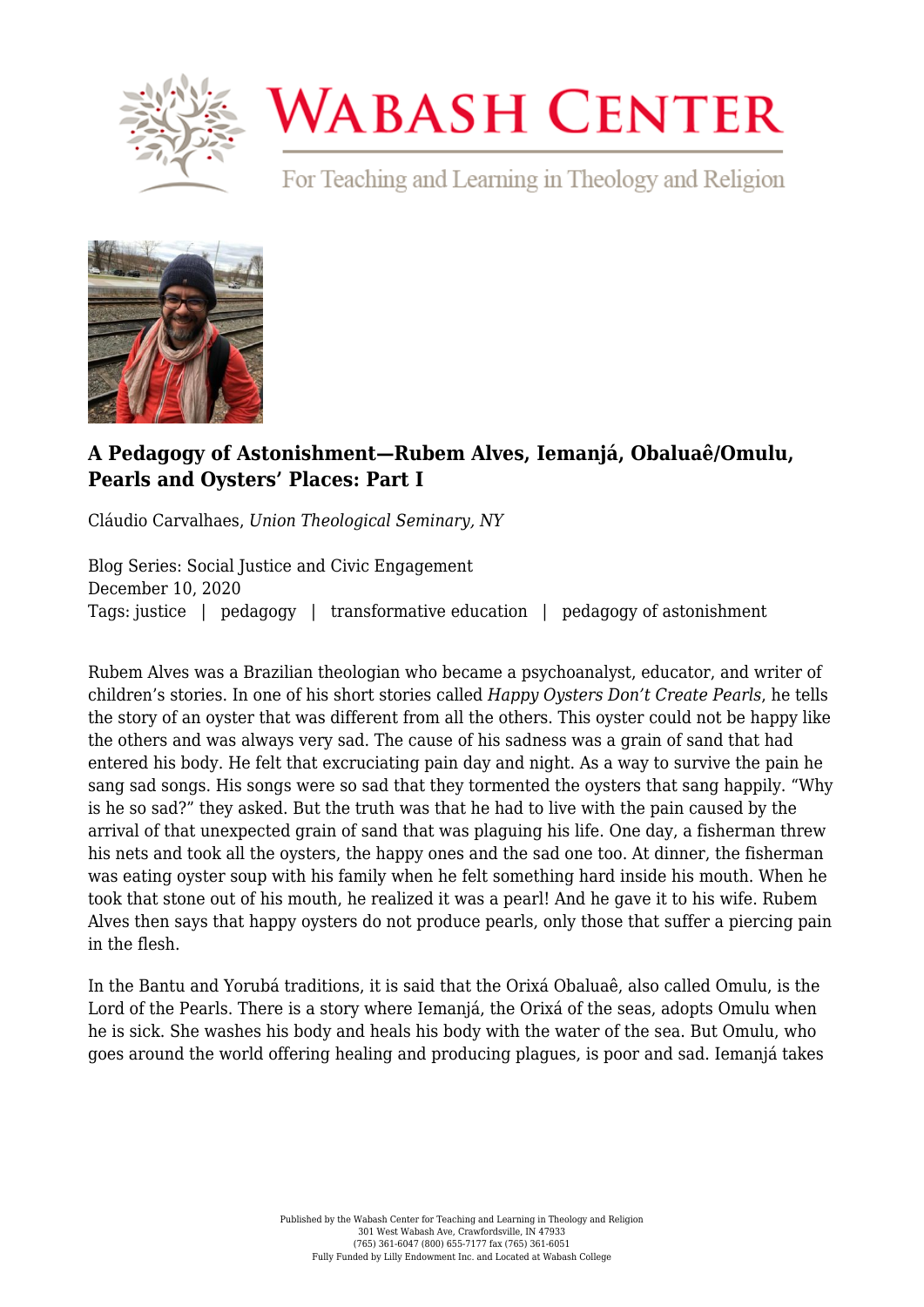compassion on him for she doesn't want to see her son poor and his body covered with wounds. Iemanjá gets all her riches, her pearls, and makes beautiful necklaces to cover Omulu's body so he could go around shining.

These two stories can help us figure out a certain pedagogy of astonishment. Four ways to think about it:

## *First, education as an oyster space that listens to human suffering*

The stories of Alves and Iemanjá and Omulu, in such different and diverse ways, tell us that pain and suffering are central issues of our existence. We must be attuned to the ways of suffering in our time. We are seeing so much suffering everywhere and COVID-19 has not only eroded so much of what we knew but also expanded poverty, stretching the already frail social threads of our communities. Our political and economic organizing systems are creating forms that deny the ways we recognize pain. We live at a furious pace of life, giving more to get much less. We are so alienated from nature. Our illnesses shift and expand in uncontrollable proportions. We live in a world of depressions, refluxes, panic attacks, heart attacks, barbiturates, anti-depressants, antihistamines, and painkillers. We medicate every form of feeling and morbidity, we lose the capacity for wonder.

More than ever, we need to find "oyster spaces," to transform our sadness into pearls and songs of sadness and joy to sustain our lives. Education thus can be this oyster space, when hearing and exchange provides possibilities for the remaking of ourselves. Education becomes this oyster space when the hearing is also seeing, understanding, going deeper, creating empathy and compassion. When that happens, the classroom becomes this oyster-like environment, conducive to the metabolization of pain in other forms of life, sustenance, imagination, resistance, and forms of living in the world. For the pearl is that amalgam of the body, mind, heart, and soul that learns from itself, and is able to remake itself from the experiences of pain and suffering.

If the oyster is that place of astonishment that turns itself into pearl, the attentive classroom can also help us wonder, turning the pain of life into a delicate and strong stone, rare and beautiful. In this way, each teacher who feels and even perhaps can come close to understanding the pains of the world and the pains of the students, is also a therapist who listens and engages in the process of transference; the teacher is also a healer who offers symbolic exchanges; is also a clown who activates other forms of lightness and laughter; and is a magician at reordering worlds so that the life inside the oyster can continue the symbiotic movements of life. In this oyster space, the pearl becomes the capacity for continuous amazement with the potential of life that is continuously remade.

#### *Second, education as the oyster place to produce beauty*

Omulu had his body covered with sores and that is why he lived hidden under his straw clothes. Iemanjá, as an affectionate foster mother, wants to see her precious son shine with his healing gifts. The queen of the sea creates pearl necklaces that cover Omulu's entire body so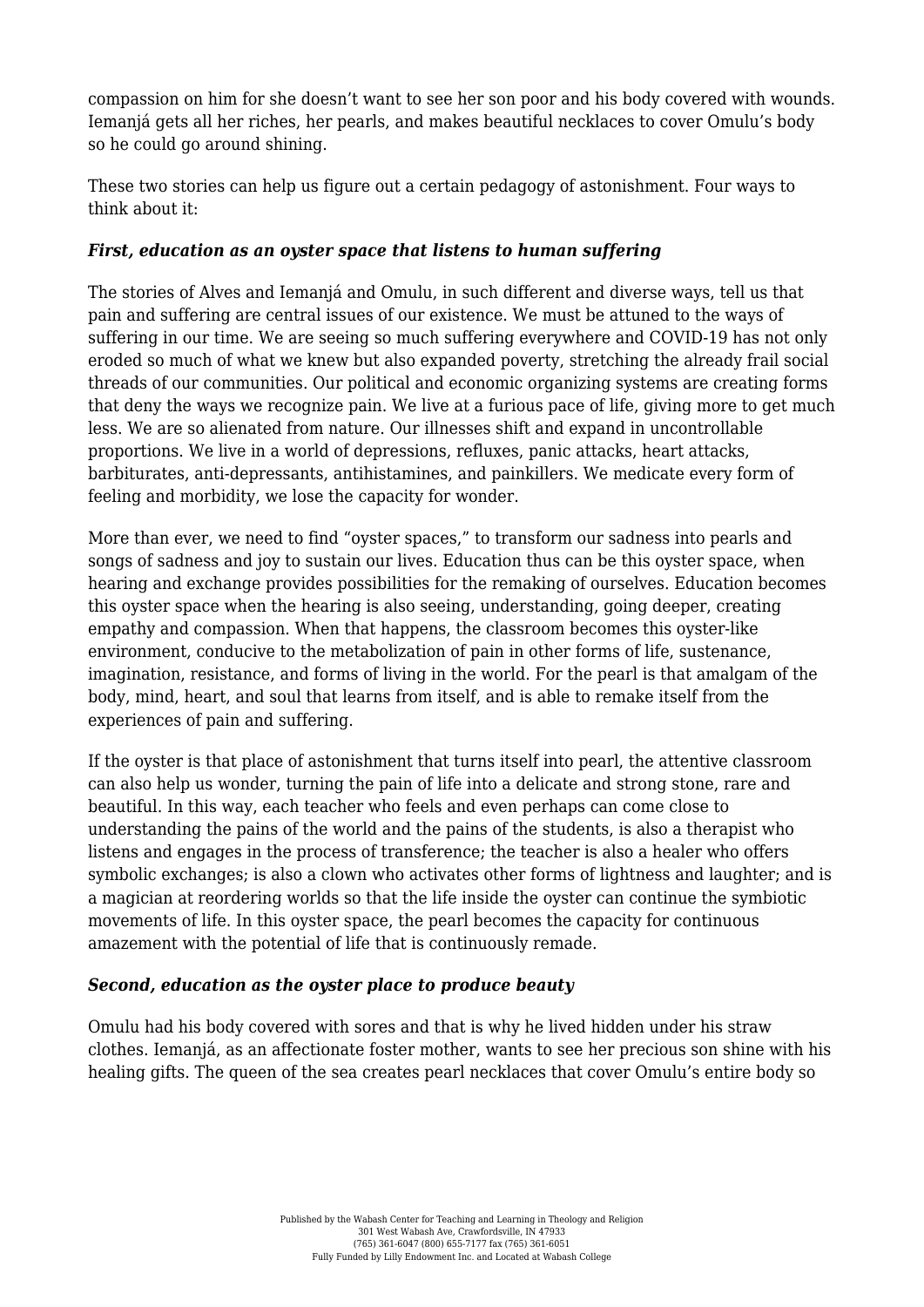he would be honored, and live happily and proudly. His body would continue to be marked by the wounds of his scars, but now he shines the light of pearls, that like white flowers adorn his skin; the shiny stones made from the pain of oysters now caress his skin and adorn his suffering body.

From here, we can regard education as the care of Iemanjá for her son Omulu. Education as production of beauty that helps us to move around the world. Educators as oysters, who use their own pearls, gestated by the symbiosis of their bodies in pain, and offer their precious, beautiful, luminous pearls to decorate their student's lives. The same way in which students offer their own beautiful pearls to decorate their teachers' lives. Often educators cannot change the situation of their students, but they can pay attention to their wounds, hold their bodies in care, enlarge their thoughts, help their knees to walk and fly, strengthen their hands, illuminate their eyes with the sparkle of astonishment, bewitch them with words of life in resonance with the words of death, and pace their heartbeats in a rhythm other than the destruction and annihilation that often surround their worlds.

The educator is not all-knowing of everything. The hope is that the educator has already learned to be in awe with life and has been astonished in many ways. If that has already happened, then the educator becomes a double path, or a bridge, that helps others to be astonished and is wide open to be astonished by others. If the educator is ready to engage this double path, pause and listen, be astonished by the very presence of the student, the educator will see this encounter always as a thrilling surprise, as the production of desire that changes and transforms, creates mutuality, brings spells, charms, and *chistes* to life, providing tools of defiance and self-sustenance, building paths for new trajectories. In this way, the educator and the classroom as this oyster space will not be voyeurism of one's suffering, but rather be a mutual singing of songs of sadness, a mutual creation of pearl necklaces for mutual survival.

The healer in history is not Iemanjá. Omulu receives healing from the forest and from Olorum. But it is Iemanjá who takes care of the healing symbology, covering Omulu's wounds in beauty so his joy would be full. In the same way, we educators must strive to be like Iemanjá, looking for beauty, for pearls in the sea to put on the wounded bodies of our students. Pearls that come from inside our own bodies like oysters that learned to make pearls, pearls that come from the history of our people and other people, pearls from ancient wisdom, pearls from below, and pearls produced by the students themselves. The pedagogy of astonishment is thus the crafting of necklaces of thousands of forms of beauty in multiple pearls and of several places for entire bodies, both individual and collective, to shine.

### *Third, education to open ourselves to engage the different, the uninvited grain of sand*

# *Fourth, education that helps us hear the suffering of nonhuman forms of life.*

To be continued…